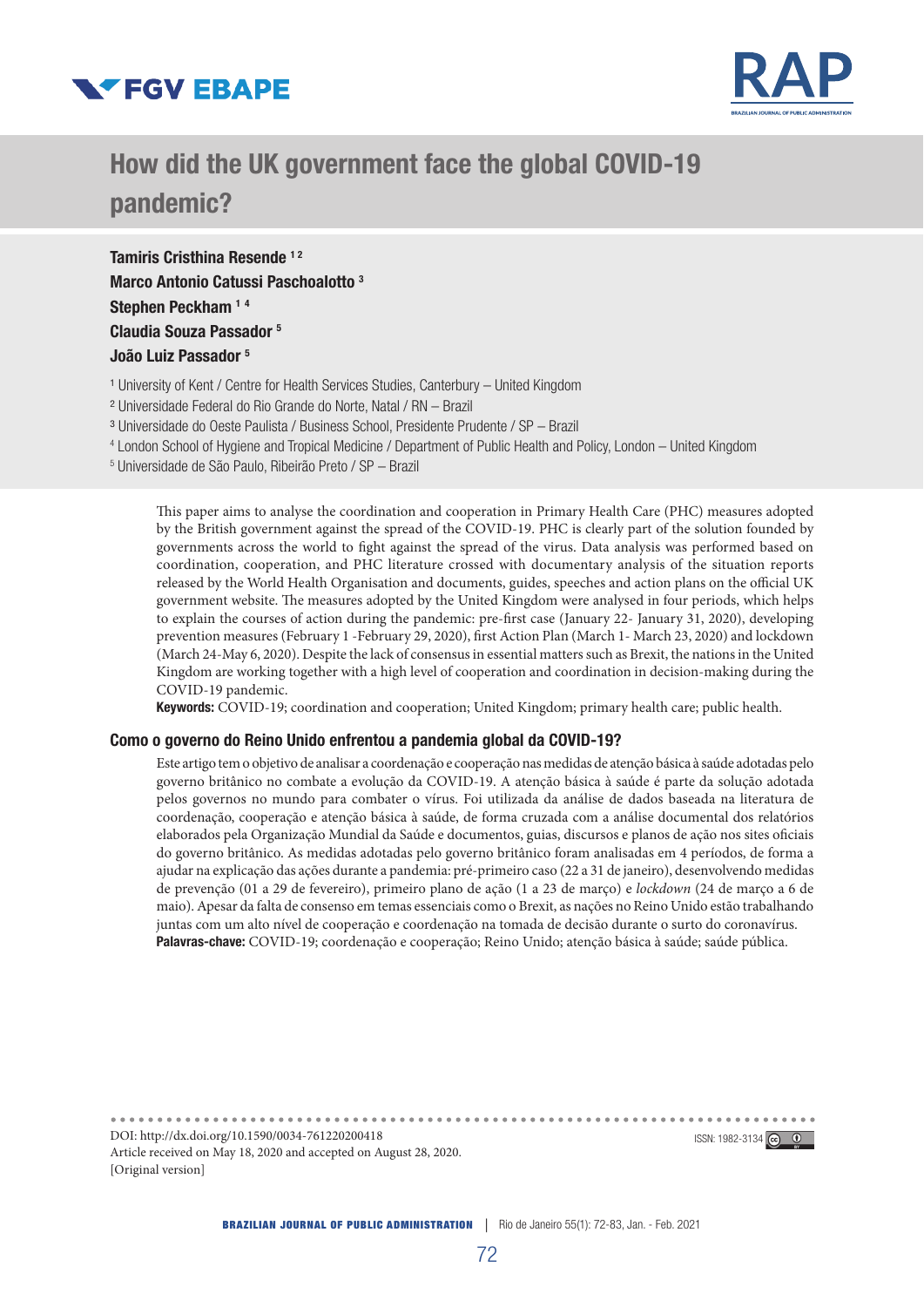#### ¿Cómo hizo frente el gobierno del Reino Unido a la pandemia mundial de COVID-19?

Este artículo tiene como objetivo analizar la coordinación y cooperación en las medidas de atención primaria de salud adoptadas por el gobierno británico para combatir la evolución de la COVID-19. Una crisis sin precedentes exige soluciones de políticas públicas y una gobernanza única en el desafío más importante del siglo XXI. La atención primaria de salud es claramente parte de la solución adoptada por los gobiernos de todo el mundo para combatir el virus. Se utilizó el análisis de datos -basado en la literatura sobre coordinación, cooperación y atención primaria de salud‒ cruzado con el análisis documental de informes elaborados por la Organización Mundial de la Salud y documentos, guías, discursos y planes de acción de los sitios web oficiales del gobierno británico. Las medidas adoptadas por el gobierno británico se analizaron en 4 periodos con el fin de ayudar a explicar las acciones durante la pandemia: pre-primer caso (22 a 31 de enero), desarrollo de medidas preventivas (01 a 29 de febrero), primer plan de acción (01 a 23 de marzo) y confinamiento (24 de marzo a 6 de mayo). A pesar de la disparidad en el consenso sobre temas clave como el Brexit, las naciones del Reino Unido están trabajando juntas con un alto nivel de cooperación y coordinación en la toma de decisiones durante el brote de coronavirus.

Palabras clave: COVID-19; coordinación y cooperación; Reino Unido; primeros auxilios; salud pública.

## ACKNOWLEDGEMENTS

We would like to thank the Centre for Health Services Studies (CHSS) at the University of Kent, the National Council for the Improvement of Higher Education (CAPES), the National Council for Scientific and Technological Development (CNPq) and the Institute of Advanced Studies at the University of São Paulo (Ribeirão Preto).

## 1. INTRODUCTION

The Coronavirus Disease 2019 (COVID-19) is an unexpected challenge faced by both developed and in developing economies. The disease first discovered in December 2019 in China (Chen et al., 2020) spread to the whole world, making Europe the epicentre of the outbreak in the first months of 2020. The World Health Organization (WHO) declared on March 12th the situation as a Global Pandemic which means that the virus is widely disseminated (WHO, 2020).

As of May 4th, 2020, 3.519.901 people tested positive for COVID-19 in the World (Johns Hopkins University, 2020). United States, Italy, United Kingdom, Spain and France are the countries with the highest number of cases, and the United Kingdom is in the 4<sup>th</sup> position in this list (Johns Hopkins University, 2020). The United States has the largest number of fatalities with 57.511 by May 4th (Johns Hopkins University, 2020).

This global pandemic also demonstrates how different country's economic and social systems are interconnected. An unprecedented crisis is demanding public policy solutions and an original governance structure. Intersectoral public policies and coordinated efforts between the different government agencies are part of the solution to economic, social and population health recovery.

The health systems of countries such as Italy, Spain and parts of the USA have been close to collapse due to the overwhelming number of cases of people with COVID-19 and the lack of physical and personnel capacity and organisational structure to meet the sudden increase in demand. In the UK, initially, the national response to the pandemic was slow, with an NHS not overwhelmed and maintaining spare capacity in ICUs. Suddenly, the volume of infected people increased, and a new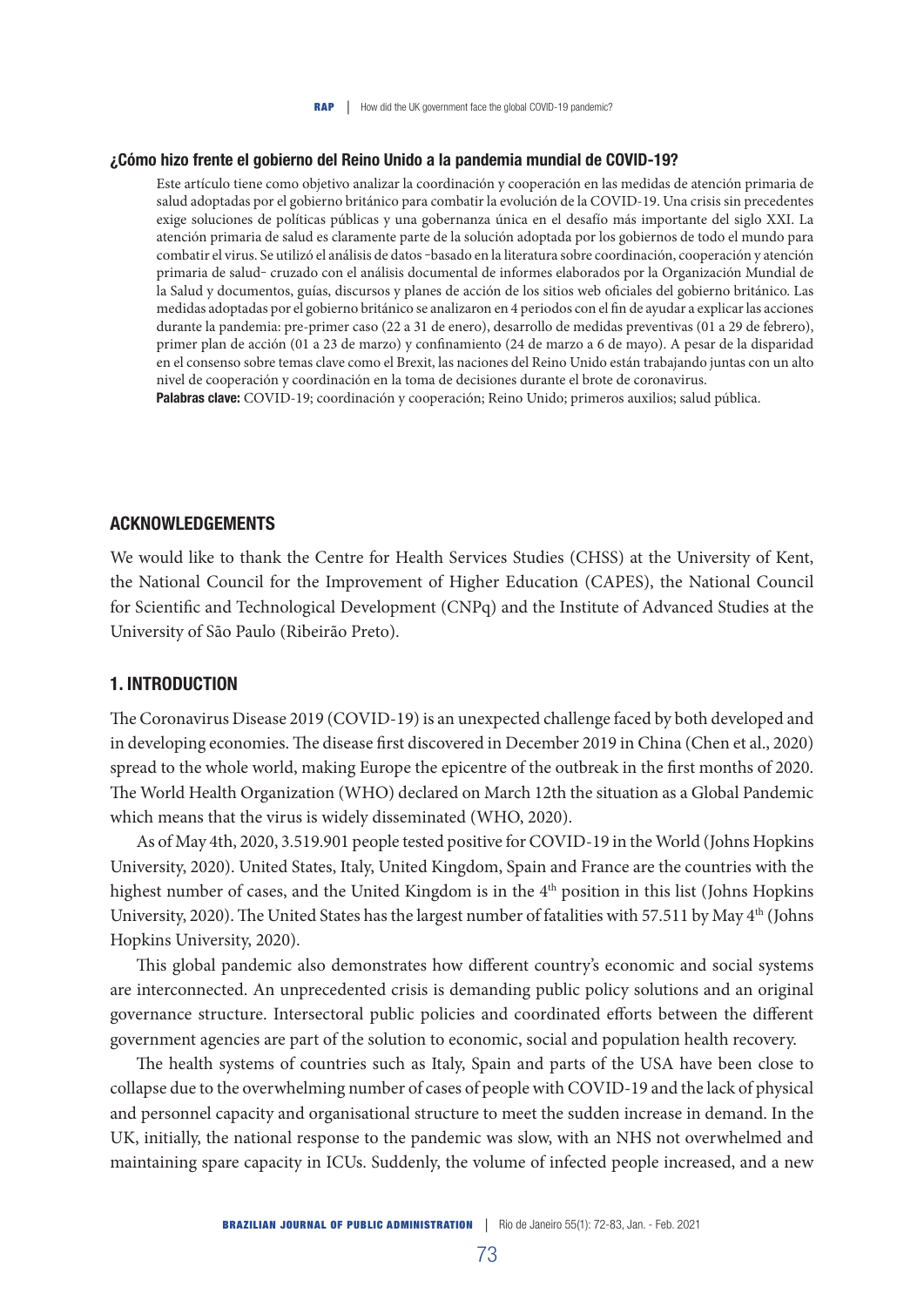"Nightingale Hospital" was constructed in London to take up to 4,000 COVID patients, while other cities have remained virtually unused. London was first place where a Nightingale hospital was introduced due the fact where most cases were initially. However, overall the NHS coped by drastically reducing all other activity and the Nightingale hospitals remain white elephants.

A key point to understand cooperation and coordination in UK is that response in the UK had been centrally led – with differences for the four constituent countries demonstrating increasing divergenece of practice (especially about moving from lockdown). In England the central response has had problems – not so apparent in the smaller countries.

Primary Health Care (PHC) is part of the solution in the fight against the virus spreading but also central to maintaining regular health care services. The general practice provides the majority of first-contact care in the UK and has rapidly had to change the way it delivers care as a result of the pandemic. For example, about three-quarters of consultations are undertaken by phone or video link – some three times as many as before the epidemic.

Therefore, the objective of this paper is to analyse how the British government has responded to the Coronavirus disease 2019 (COVID-19) outbreak emphasising the coordination and cooperation process into the adopted measures to avoid the spreading of the virus. We analyse the strategies and actions of the UK government focusing primarily on England.

Understanding the measures adopted by the countries to face the COVID-19 is valuable to understand what approaches to coordination, structures of governance and velocity of response might be most effective. Successful implementation of strategies to reduce health care facility use will be a crucial determinant for success and can be the key to economic and social recovery. Also, the paper is not exhausting the elements which could be responsible for success or failure into COVID-19 countries' response, as political or institutional factors.

# 2. LITERATURE REVIEW: COORDINATION, COOPERATION AND PRIMARY HEALTH CARE (PHC)

The coordination and cooperation process is about to identify the most important and influent actors over the policy, how they connect themselves at the moment using formal or informal structures and, how they could collaborate to solve the problem (Giljević & Lalić Novak, 2018; Hämäläinen et al., 2016; Woods & Bowman, 2018). To support the coordination process between the countries, in some cases, non-governmental organisations (NGO) assume this responsibility with macro strategies to share knowledge and information, as WHO (Gänzle, Stead, Sielker & Chilla, 2019). These macro strategies are responsible for guiding the common objectives in the area (health) and establishing directives to execute the same response to the problem (Gänzle et al., 2019; Westerink et al., 2017).

In the health area, scientific knowledge is crucial to develop new vaccines and medical procedures to fight against new virus and diseases, as in this COVID-19 outbreak (Egger, 2017; Hämäläinen et al., 2016). Also, some elements can influence and impact the cooperation and collaboration activity, as the coalition's ability, the cross-sector integration, the government structure and functionality, the countries' economic power, the trust in the organisation and, supranational legislation (Aamodt, 2018; Fathalikhani, Hafezalkotob & Soltani, 2020; Lavenex, 2009; Lidén, Nyhlén & Nyhlén, 2015).

Although, collaboration and coordination between institutions are not "one-way road" to accomplish the strategies, because of the different used approaches as non-formal cooperation and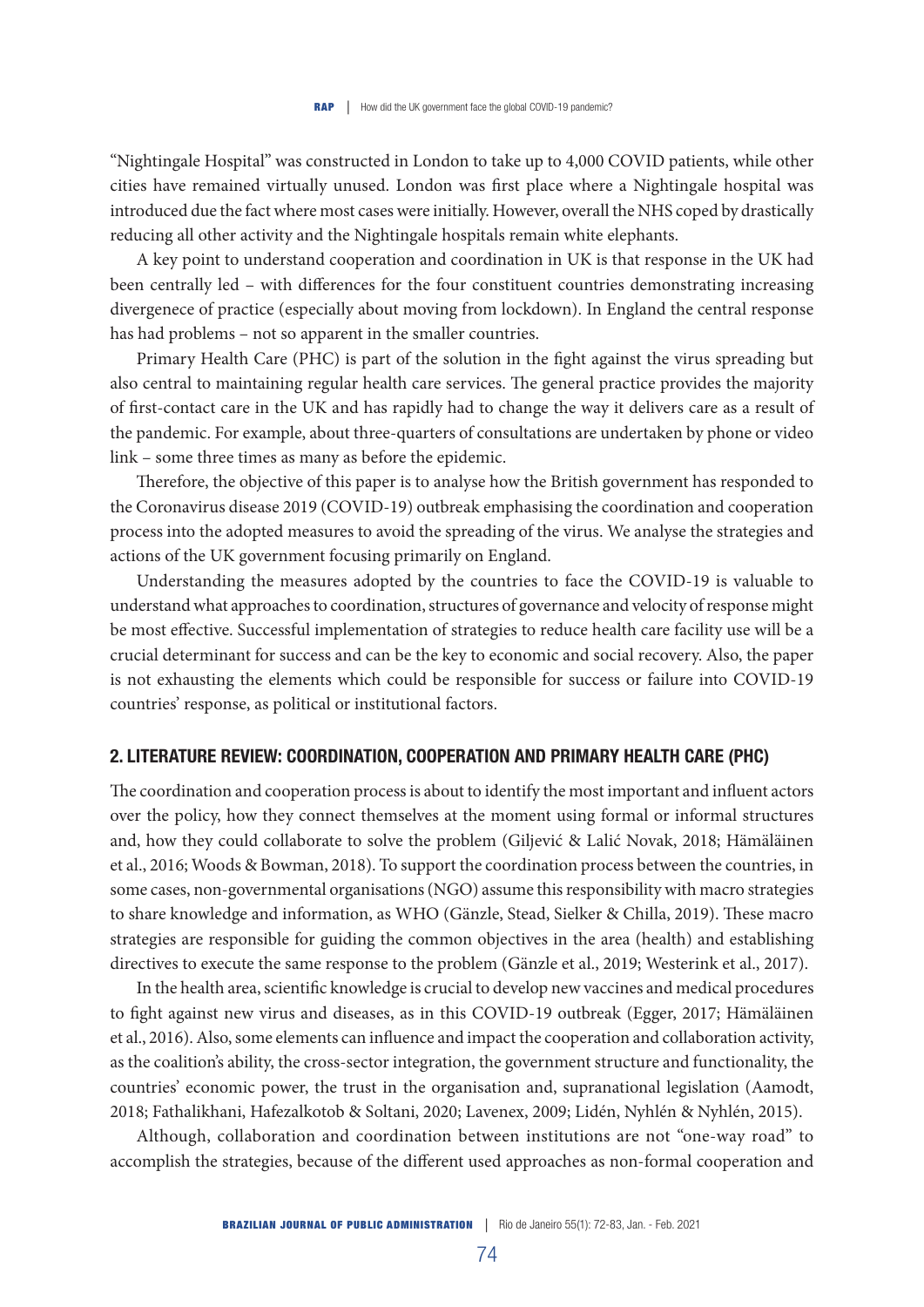competitiveness (Egger, 2017; Gänzle et al., 2019). At this moment, the subnational contribution is fundamental to transform the international and national directives on delivered services (Woods & Bowman, 2018).

Therefore, in the COVID-19 crisis, it is necessary to actively look to the international, national and subnational level of cooperation and coordination, per passing by WHO, Ministries of Health, Secretaries of Health, Health agencies and, all the subnational structures (Lidén et al., 2015; Hämäläinen et al., 2016).

The United Kingdom has one of the biggest publicly funded and organised health systems in the world. The National Health System (NHS) in England cover acurate primary health care and includes 35,000 general practitioners, 17,000 nurses, 14,000 other staff involved in direct patient care and nearly 70,000 administrative and support staff (NHS Digital March 2020) such as physiotherapy, pharmacy, counselling services across the UK organised in over 10,000 practice units (national level). This amount of staff is bigger considering Wales, Scotland and North Ireland.

The British National Health Service (NHS) is primary care led system with general practitioners (GPs) being the first point of contact for citizens with non-emergency health care needs (subnational level). GPs have traditionally worked in practices, led by partners (or a sole partner), employing a team of staff (nurses, care assistants, receptionists, managers) and liaising with other community services. They coordinate care for local people who register with their practice (local level). The World Health Organization (2018, p. 5) states in the Astana Declaration that the "strengthening primary health care (PHC) is the most inclusive, effective and efficient approach to enhance people's physical and mental health, as well as social well-being and that PHC is a cornerstone of a sustainable health system" (international level). WHO also mention that the PHC is relevant for the health-related Sustainable Development Goals (WHO, 2018).

General practice is contracted to provide services to the NHS and this funding consisting of core funding based on patient registration with some additional fee-for-service, infrastructure and quality payments (Quality and Outcomes Framework [QOF]). The sector is currently facing financial and other pressures that have threatened patient experience. Increases in the number of older people, more lifestyle-related conditions, rising expectations and transfer of some tasks previously undertaken in hospitals to primary care have added significantly to the general practice workload. Simultaneously, recruitment and retention problems have reduced the number of GPs per capita (Fletcher et al., 2017), and shortages of primary and community nurses have exacerbated staffing problems (Baird, Charles, Honeyman, Maguire & Das, 2016; NHS England, 2016; Primary Care Workforce Commission, 2017).

Still, there are remain considerable pressures on general practice, and it is vital to explore whether this contributed to the United Kingdom not being as prepared to deal with a massive disease outbreak, like the one imposed by COVID-19, as might have been expected for a country with a comprehensive health system. The COVID-19 mechanism of transmission remains unknown (Phan, 2020), and that's why prevention measures using PHC is relevant to contain the number of cases.

Therefore, the UK´s COVID-19 response shows the cooperation and coordination in the health care area through the understanding of international communication (WHO), absorbing and making decisions nationally (UK), and attending to the demand with subnational and local structure (British government and GPs).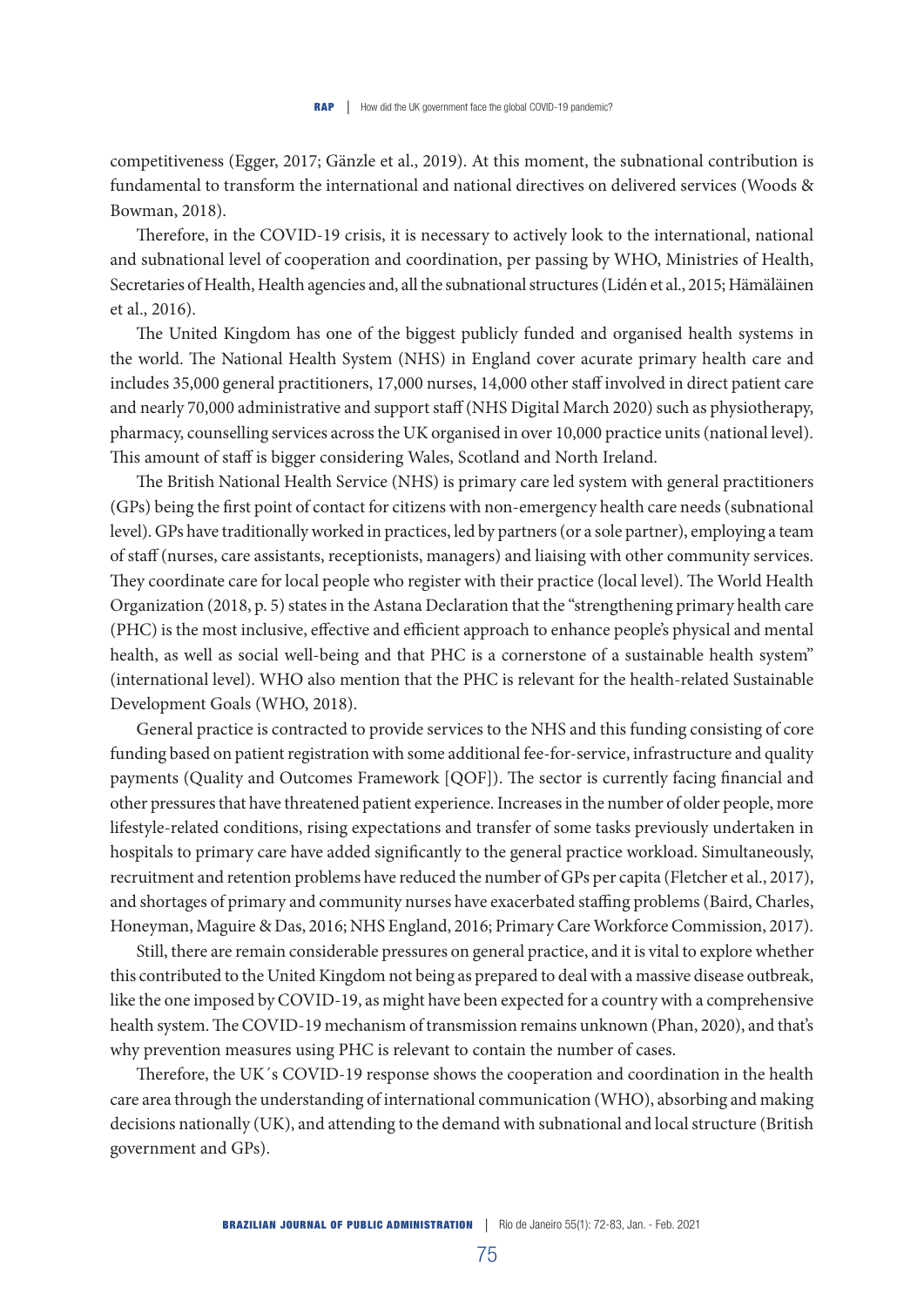# 3. RESEARCH DESIGN AND METHODS

To ensure a comprehensive inclusion of available literature on Coordination and Primary Health Care (PHC), we consulted several sources, including the Lancet, Medline, Web of Science and PubMed. By asking experts, we sought to identify governmental documents describing the measures adopted in the United Kingdom against the COVID-19 outbreak.

We also analysed the guidelines documents from the World Health Organization, such as the diary Situation Reports published in https://www.who.int/emergencies/diseases/novel-coronavirus-2019/ situation-reports. The Coronavirus COVID-19 Global Cases by the Center for Systems Science and Engineering (CSSE) at Johns Hopkins University Map is also an essential source of information in this article.

The documental analysis we carried out in the https://gov.uk website in the Coronavirus section where we analysed all the content in the section "All Coronavirus (COVID-19) information". Hence, we have analysed 499 news, Prime Minister speeches, communication and guidance published until May 6. The following keywords guided the analysis: measures, coordination, councils, General Practices and Primary Health Care.

# 4. RESULTS AND DISCUSSION

The measures adopted by the United Kingdom were analysed in four periods of time which helps to explain the courses of action during the pandemic: pre-first case (January 22-January 31), developing prevention measures (February 1<sup>st</sup>-February 29), first Action Plan (March 1<sup>st</sup>-March 23) and lockdown (March 24-May 6). The figure presents the main government actions in parallel with COVID-19 cases and deaths:



#### FIGURE 1 SYNTHETIC HISTORY OF GOVERNMENT ACTIONS X CORONAVIRUS CASES/DEATHS

Source: Elaborated by the authors based on NHS (UK) data.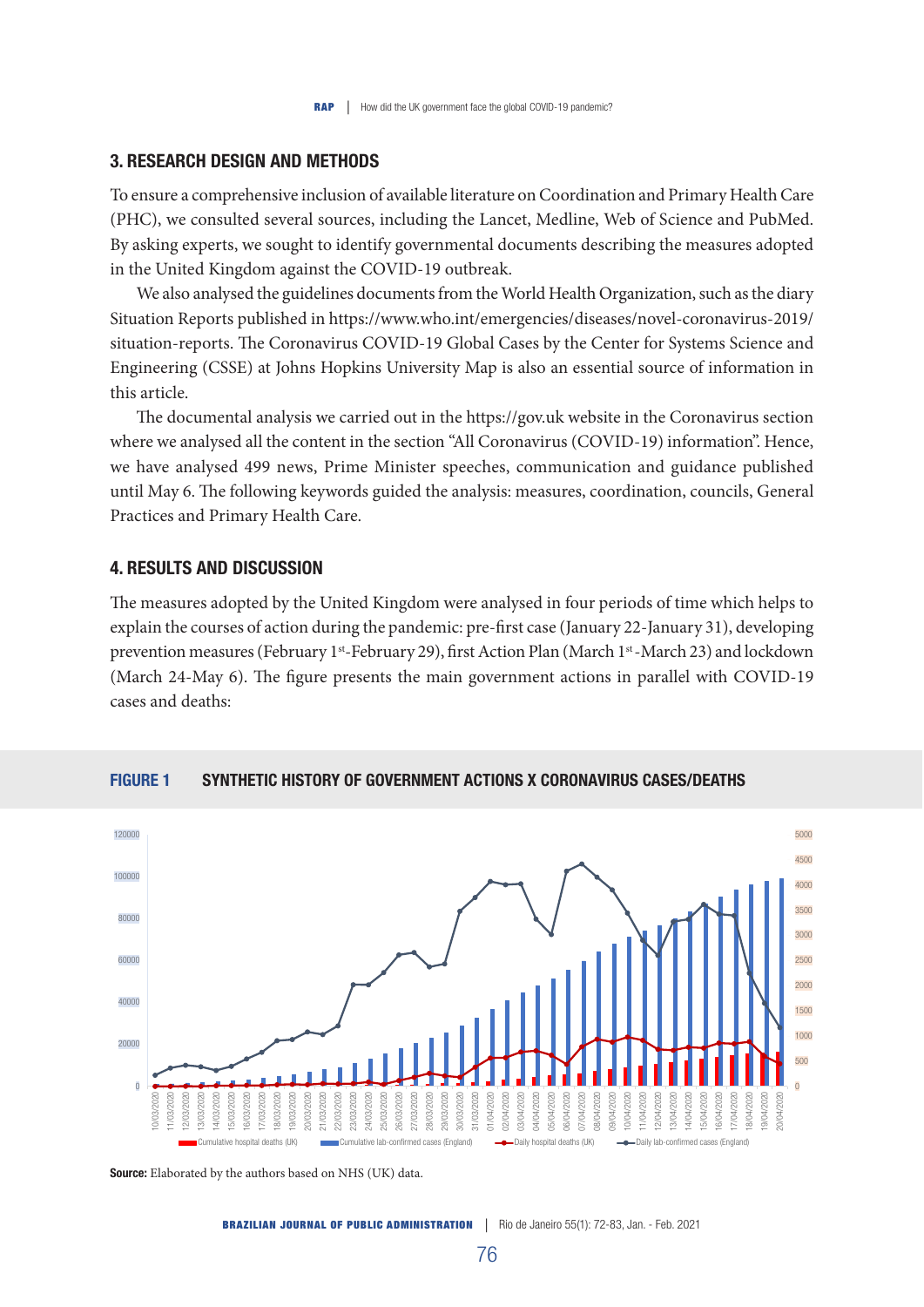As it is possible to see in the Figure 1, the coordination and cooperation in UK intensified on March. The "pre-first case period" on January and the "Developing prevention measures period on February" were about to avoid imported cases and to develop actions in case of community transmission. On March, the coordination activities intensified, the UK had the first identified death by COVID-19 and the actions against the spreadining of the disease became central in the governmental agenda with the Prime Minister Boris Johnson leading the Cabinet Office Briefing Room (COBRA) meetings from the beggning of the month. The lockdown was extended in April  $16<sup>th</sup>$ . The social distance measures started to be eased on June 1<sup>st</sup>. The Figure 1 focus on the beggining of the pandemic due the revelance to understand how the United Kingdom's government organized the policy response to the COVID-19 spreadining.

# 4.1 First period: pre-first case

On January 21<sup>st</sup>, the World Health Organization published the first Situation Report about Novel Coronavirus (2019-nCoV). One day after, the British Government started monitoring direct flights from Wuhan to the UK. The Port Health team, responsible for health at UK arrival ports and airports, including a port medical inspector, port health doctor, administrative support and a team leader monitored visitors from Wuhan, was oriented to assist in case travellers feel unwell (Aamodt, 2018; Woods & Bowman, 2018). It is the first Primary Health Care measure adopted by the UK in the outbreak.

The critical government structure to understand the coordination and cooperation process in the United Kingdom in crisis and emergencies is the Cabinet Office Briefing Room (COBRA) Emergency Committee, combining different government levels (Woods & Bowman, 2018). In this Coronavirus outbreak, the COBRA had the first meeting on January 24<sup>th</sup> with the presence and cooperation of emergency service leaders, senior ministers and Chief Medical Officers (CMO) from all the international, national and local territories (Aamodt, 2018; Fathalikhani et al., 2020; Hämäläinen et al., 2016). In this meeting, the government decided to try and test measures to respond to dealing with potentially infected travellers and a public health hub was established at Heathrow Airport. Until that moment, the UK had no confirmed cases and the action was concentrated in identifying and isolating possible imported cases.

Depending on the issue and the relevance level, different government actors from diverse levels attend the COBRA meetings (Lidén et al., 2015). Prime Minister Boris Johnson, as showed in Figure 2, is the Coronavirus COBRA meetings leader. He started to chair all the COVID-19 COBRA Meetings from March 2nd leading government in the action plan to face the outbreak.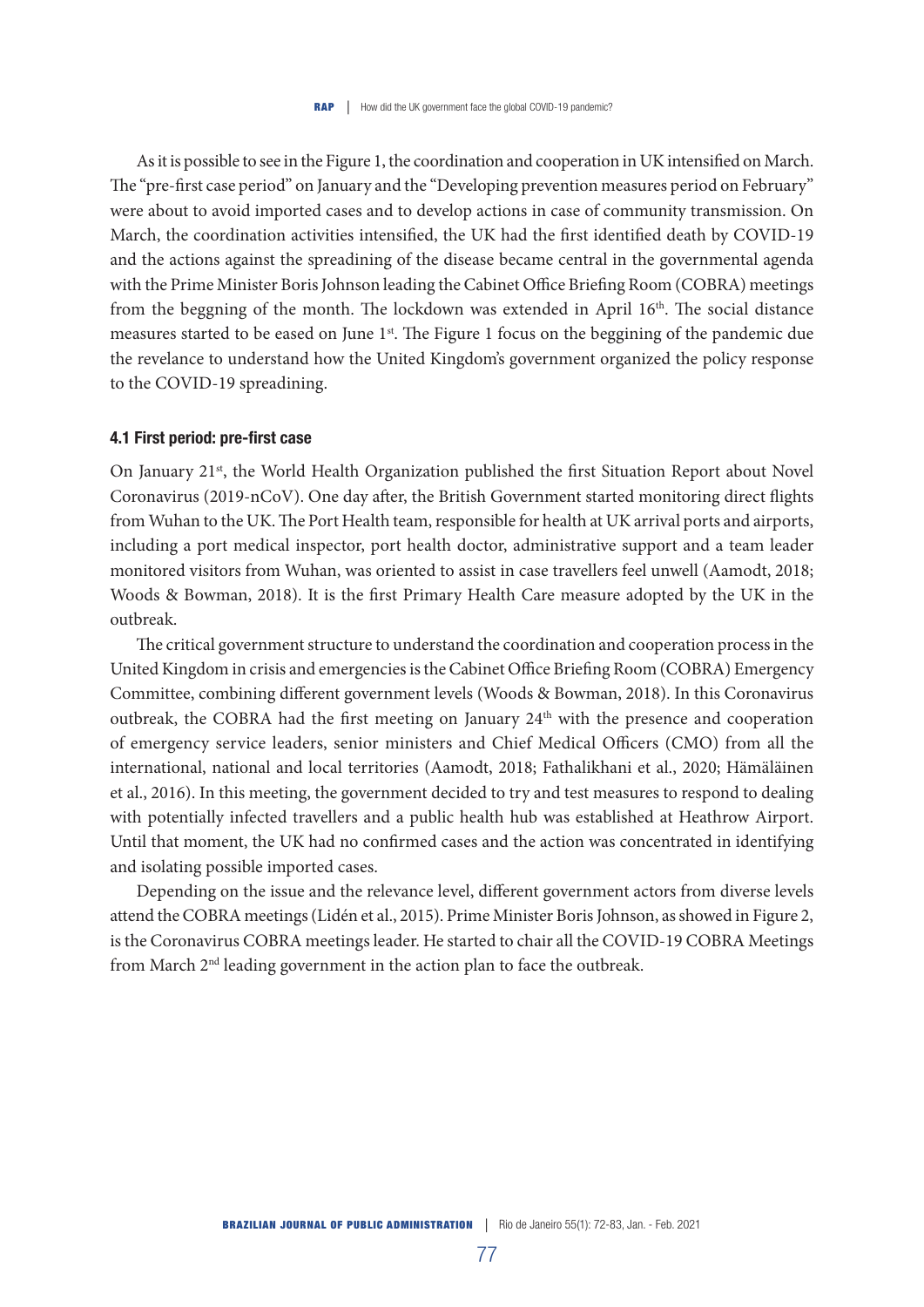

# FIGURE 2 SUMMARY OF THE COORDINATION AND COOPERATION IN UK COVID-19

Leaders from all devolved territories (Northern Ireland, Scotland and Wales) attend COBRA meetings. Despite previous differences in other essential political matters, such as BREXIT, the devolved nations (Scotland, Wales and Northern Ireland) decided to coordinate efforts with the central government decision-making processes during the Coronavirus outbreak (Aamodt, 2018; Fathalikhani et al., 2020). The Chief Medical Officers and Ministries of Health are managing the National Health Systems according to COBRA (Cooperation organisation) decisions and World Health Organization (international organisation) guidance (Hämäläinen et al., 2016; Lidén et al., 2015). The Chief Scientific Advisers work in cooperation with scientists and experts across (national) and out (international) the UK to offer advises evidence-based and to organise research efforts about COVID-19 (Egger, 2017; Gänzle et al., 2019).

The Coronavirus made UK government work on two battlefronts: Primary Health Care (PHC) focusing on the prevention and High Complex Cases and on curing people with COVID-19 in hospitals. It is essential to highlight that the PHC is the philosophical stone of all battle plans and all measures adopted in the UK to face COVID-19. This first period was about putting international and national organisations together to develop and apply the early strategies (Aamodt, 2018; Hämäläinen et al., 2016).

## 4.2. Second period: developing prevention measures

In this second period (February 1<sup>st</sup> until February 29), we observed government actions in terms of regulation, guidance, research incentives and designing an action plan to avoid the spread of disease. Any suspected cases have been initially identified by general practice (local level). On February 3<sup>rd</sup>, the British government pledged 20 million pounds to develop a new vaccine for coronavirus.

The Health Protection (Coronavirus) Regulations 2020 were introduced on February 10<sup>th</sup> with immediate effect to impose restrictions on any individual considered by health professionals to be at risk of spreading the virus.

Source: Research Data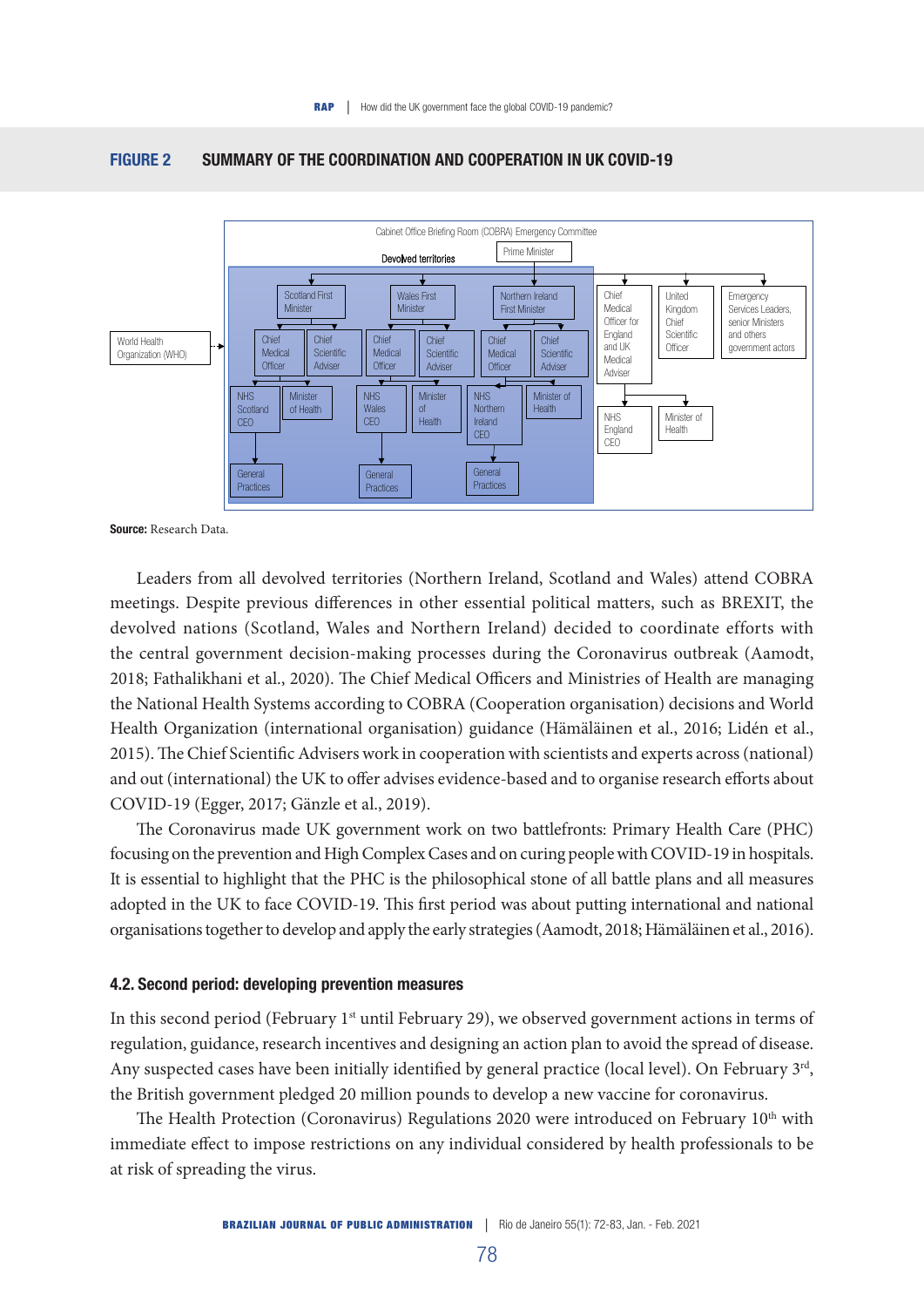On February 26, the Secretary of State for Health and Social Care, Matt Hancock, updated Parliament on the government's response to coronavirus presenting a 4-part plan: Contain. Delay. Research and Mitigate, which means an alliance among the different national levels (Giljević & Lalić Novak, 2018; Westerink et al., 2017). The research phase is happening alongside the other stages. In the same day, a new surveillance system to detect cases of COVID-19 in England was established by Public Health England (PHE) and the NHS to strengthen existing policies and to prepare for and prevent more extensive transmission of the virus. The second period starts the process of achieving high and fast cooperation and coordination between the national and subnational stance (Aamodt, 2018; Lavenex, 2009).

#### 4.3 Third period: first action plan

The third phase (March 1<sup>st</sup>-March 23), the UK risk level increased and the government preparation to respond to the outbreak intensified. The Contain phase was about detecting new cases and preventing the disease spreading, while the Delay was about slowing the spread, lowering the peak and delaying cases beyond the winter season to avoid compromising NHS hospital services, requiring a quick and robust connection over all the structures (Woods & Bowman, 2018). The research phase includes all efforts to understand the coronavirus, innovation in terms of diagnosis, production of vaccines and testing drugs already used to treat other diseases (England, 2020). Finally, "mitigate" is about providing care for people who become ill, support hospitals and act to minimise the impacts of the disease in population health, community life and economy (Department of Health and Social Care, 2020).

The Coronavirus Action Plan sets out national and local responsibilities to respond to the outbreak (Hämäläinen et al., 2016; Lidén et al., 2015). At the national level, there is national UK and and the Dept of Health and Social Care (DHSC) is primarily England as there are four NHS services in the UK. The DHSC is the lead UK Government Department with responsibility for responding to the risk posed by the pandemic (Gänzle et al., 2019).

While the four UK CMOs provide public health advice to the whole system and government, the Scientific Advisory Group for Emergencies (SAGE) is responsible for ensuring that a single source of coordinated scientific information is provided to decision-makers in COBRA (Department of Health and Social Care, 2020; Westerink et al., 2017). The subnational level seems to be relevant in the government action plan with the NHS working in partnership with Local Resilience Forums on pandemic preparedness and response delivery in healthcare systems in England and Wales (Department of Health and Social Care, 2020; Gänzle et al., 2019).

During this period, significant changes were instituted in general practice (local standard) with most surgeries shifting their consultations to telephone and video methods (WHO, 2018). Exercises also experienced growing staff issues due to the lack of testing for COVID-19 of practice staff and their immediate families with many staff members self-isolating, if they had the virus. Practices were also concerned that they were not receiving supplies.

On March 5<sup>th,</sup> the first death of a patient with COVID-19 was registered. The government intensified advertising campaigns about the importance of hygiene and handwashing for more than 20 seconds. On March 12, the government announced moving out of containing phase into the delay phase, giving the first signs of the lockdown that was being prepared. Hence, the third period shows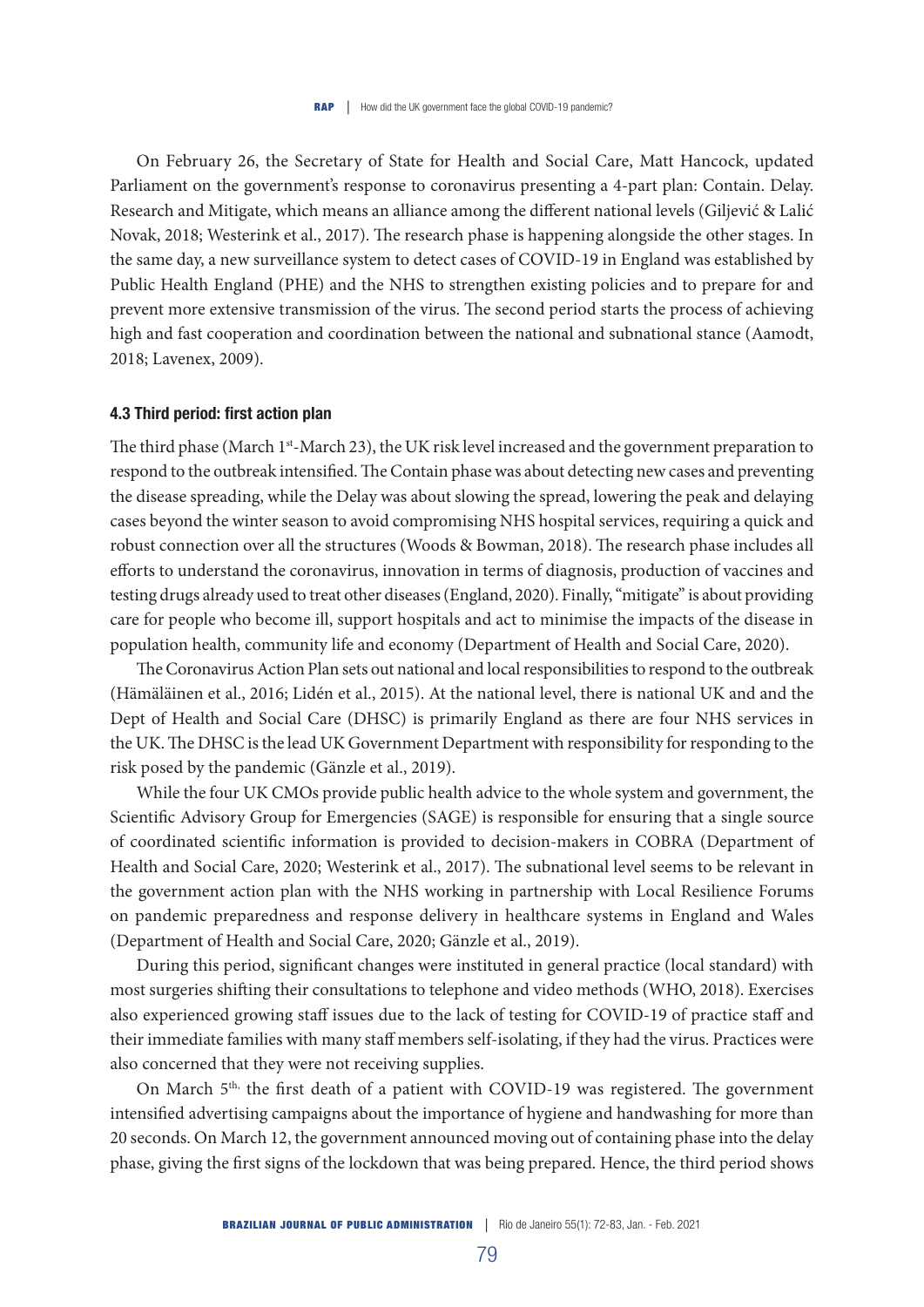an intensification of the local level actions following the national orientations (Lidén et al., 2015). Although poorly coordinated in England.

#### 4.4 Fourth period: lockdown

The United Kingdom changed the strategy to coordinate the health actions response against the coronavirus. The new plan is "Suppress–Shield–Treat–Palliate" (Horton, 2020). The British Prime Minister announced on March 24th, a lockdown with restrictions to the citizens' circulation as a measure of social isolation following the recommendations of the World Health Organization (WHO, 2020).

The Coronavirus ACT 2020 enacted on March 25, 2020, modified several health laws and regulations across the UK with an integrational approach over the government levels, for example, emergency registration of nurses and other health care professionals, emergency arrangements concerning medical practitioners (Wales and Scotland) and, compensation for emergency volunteers (Aamodt, 2018; Gänzle et al., 2019; Westerink et al., 2017).

The National Institute for Health and Care Excellence (NICE) published on April  $3<sup>rd</sup>$ , a fast guidance on managing COVID-19 in primary care. This guide includes recommendations about how to manage the symptoms and specific advice about pneumonia (NICE, 2020). In early April a British Medical Association poll found that 61% of GPs reported that they were unable to get tests and of the 500 GP respondents to the survey the majority said they did feel safely protected from coronavirus infection in their place of work with only 2% feeling fully protected (Bostock, 2020). During April, groups of practices started to establish particular COVID hot sites for face-to-face contact with patients with suspected COVID to triage these patients away from practices. However, the main triage approach was via the NHS help and information service NHS 111, which anyone with COVID-19 like symptoms was asked to call first.

In this period, the PHC strategy to combat COVID-19 in aligned with all the NGO (WHO), national (UK plus countries) and subnational levels (general practices), conducted by the integrated cabinet COBRA (Aamodt, 2018; Lidén et al., 2015). Also, it´s visible the cooperation among the non-health institutions to support their services, since the local government workforce to supervise the social isolation, 18<sup>th</sup> April statement, until the Foreign Secretary, 14<sup>th</sup> April, to manage the international relationships (Aamodt, 2018; Lidén et al., 2015).

# 5. FINAL CONSIDERATIONS

The Coronavirus Disease outbreak is doing the British government work in two directions in terms of decision-making in public health: preventing the disease spreading and treating ill people. However, to avoid the health system collapse, most of the measures are focused on significant changes in Primary Health Care. The core reliance on using NHS 11 for the first contact alongside general practice, a shift to using remote consultations and the establishment of GP COVID hubs for a face-to-face meeting. There are also concerns that the substantial reductions in referrals for usual care may be storing up health care problems and many GPs are worried about delayed care and a surge in demand for attention when the first wave of this pandemic is over.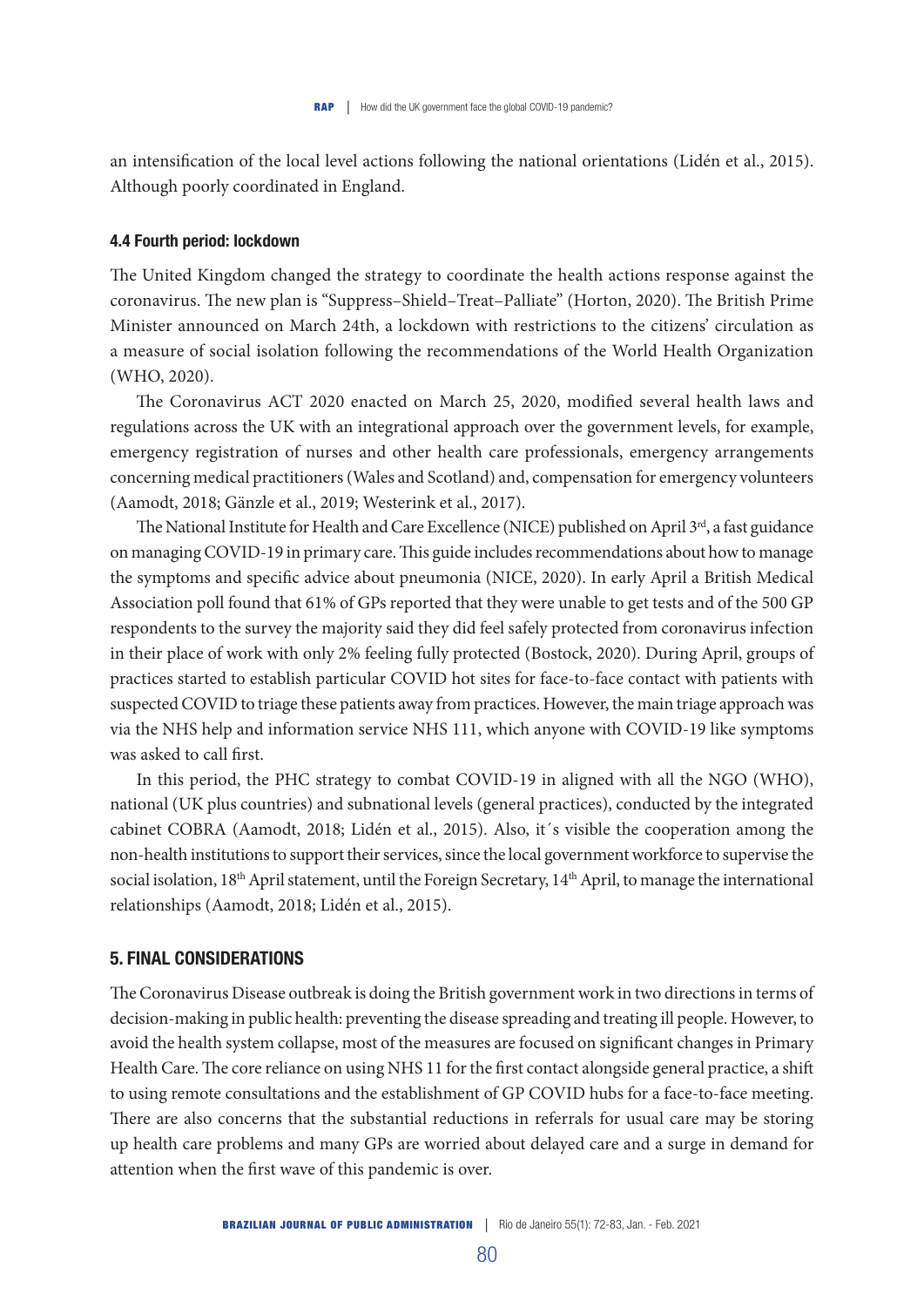Cooperation and coordination among the national level  $(UK + countries)$  with the subnational level (general practices and mayors) (Aamodt, 2018; Fathalikhani et al., 2020; Lavenex, 2009; Lidén et al., 2015) is one of the critical issues to understand how the British government is acting in the health crisis. This process was guided by a non-governmental organisational (NGO), World Health organisation, through your diary situation health reports (Gänzle et al., 2019), followed by the national and subnational stances (Woods & Bowman, 2018).

The COBRA cabinet in the UK is leading and coordinating all the actions against the COVID-19 which has worked in an integrated form with all the national and subnational spheres (Aamodt, 2018; Lidén et al., 2015; Woods & Bowman, 2018). Therefore, the UK´s health case demonstrates the importance of delivering social policies through a new governance structure, as COBRA, with a high intensity of cooperation and coordination (Giljević & Lalić Novak, 2018; Hämäläinen et al., 2016; WHO, 2020; Woods & Bowman, 2018). While co-ordination during this period was good, actual delivery was poor both in terms of political leadership and the ability to run things centrally.

Although it has a high level of coordination between the nations, the United Kingdom was widely criticised by the other European countries for having delayed the decision to adopt strict measures of social isolation. Unfortunately, at the beginning of May, the UK is the second in the number of deaths in the World (Johns Hopkins University, 2020).

Among the limitations of this research is the focus only on health measures. Then, we suggest studies analysing the other standards and guidelines adopted by the UK government to avoid the deep of social inequalities, protect the economy and also the cooperation between the private sector and the government in this challenging moment of the humanity.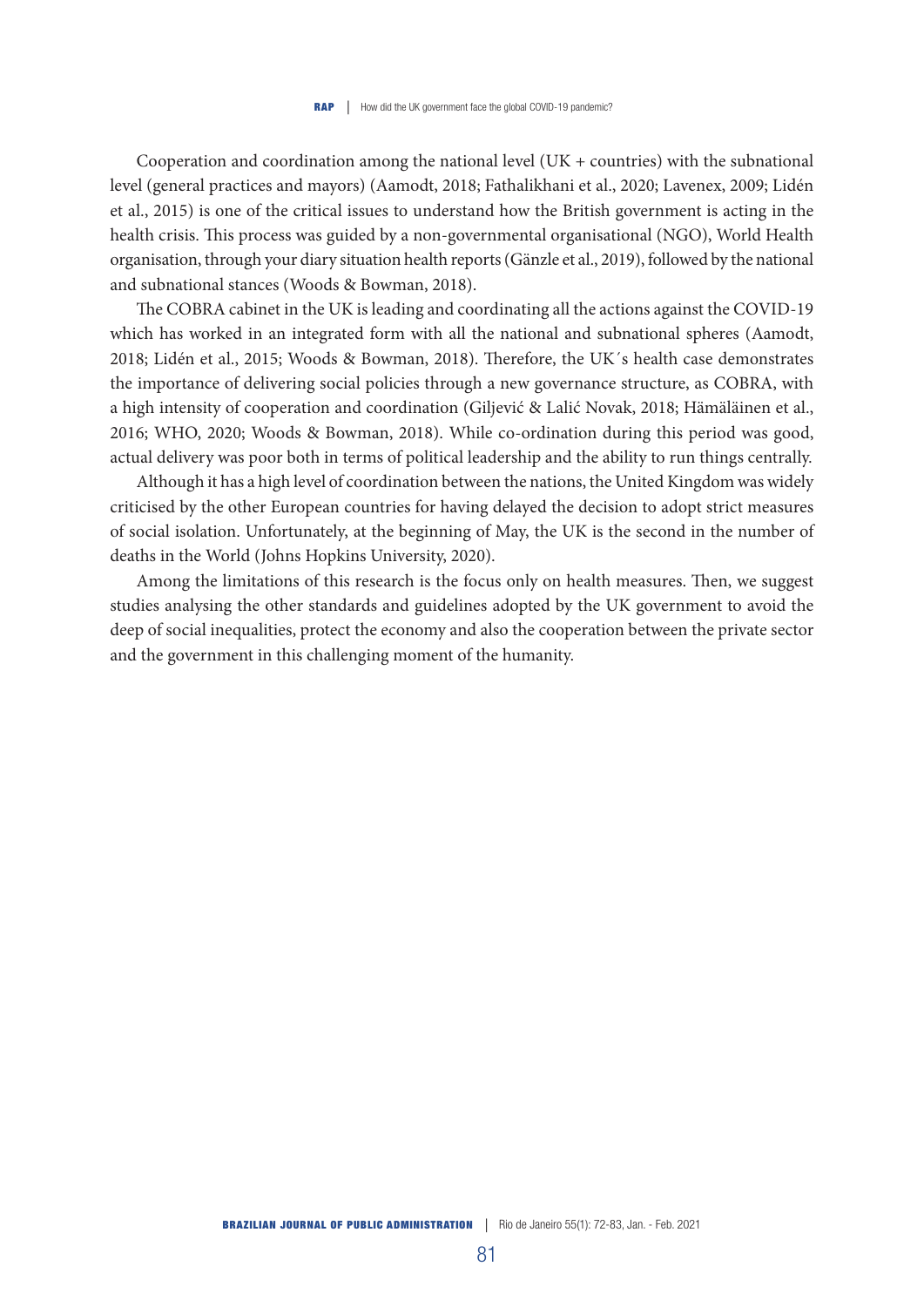# **REFERENCES**

Aamodt, S. (2018). The Ability to Influence: A Comparative Analysis of the Role of Advocacy Coalitions in Brazilian Climate Politics. *Review of Policy Research*, *35*(3), 372-397. Retrieved from https://doi.org/10.1111/ropr.12282

Baird, B., Charles, A., Honeyman, M., Maguire, D., & Das, P. (2016). *Understanding pressures in general practice*. London, UK: King's Fund.

Bostock, N. (2020, April 7). Just 2% of GPs feel fully protected against COVID-19, BMA poll shows. *GP Magazine*. Retrieved from https://www.gponline. com/just-2-gps-feel-fully-protected-against-covid-19-bma-poll-shows/article/1679581

Chen, N., Zhou, M., Dong, X., Qu, J., Gong, F., Han, Y., ... Yu, T. (2020). Epidemiological and clinical characteristics of 99 cases of 2019 novel coronavirus pneumonia in Wuhan, China: a descriptive study. *The Lancet*, *395*(10223), 507-513.

Egger, C. (2017). Just part-time lovers? Competition, coercive coordination, and friendship among international INGOs. *Cambridge Review of International Affairs*, *30*(4), 394-414. Retrieved from https://doi.org/10.1080/09557571.2017.1422481

Department of Health and Social Care. (2020). *Coronavirus: action plan. A guide to what you can expect across the UK*. Retrieved from https://assets. publishing.service.gov.uk/government/uploads/ system/uploads/attachment\_data/file/869827/ Coronavirus\_action\_plan\_-\_a\_guide\_to\_what\_ you\_can\_expect\_across\_the\_UK.pdf

Fathalikhani, S., Hafezalkotob, A., & Soltani, R. (2020, March). Government intervention on cooperation, competition, and coopetition of humanitarian supply chains. *Socio-Economic Planning Sciences*, *69*, 100715. Retrieved from https://doi.org/10.1016/j. seps.2019.05.006

Fletcher, E., Abel, G. A., Anderson, R., Richards, S. H., Salisbury, C., Gerard Dean, S., … Campbell, J. L. (2017). Quitting patient care and career break intentions among general practitioners in South West England: findings of a census survey of general practitioners *BMJ Open*, *7*(4), e015853. Retrieved from https://doi.org/10.1136/bmjopen-2017-015853

Gänzle, S., Stead, D., Sielker, F., & Chilla, T. (2019). Macro-regional Strategies, Cohesion Policy and Regional Cooperation in the European Union: Towards a Research Agenda. *Political Studies Review*, *17*(2), 161-174. Retrieved from https://doi. org/10.1177/1478929918781982

Giljević, T., & Lalić Novak, G. (2018). Coordination Instruments in Croatian Integration Policy. *Hrvatska i Komparativna Javna Uprava*, *18*(3), 373-396. Retrieved from https://doi.org/10.31297/hkju.18.3.1

Hämäläinen, R. M., Aro, A. R., Lau, C. J., Rus, D., Cori, L., & Syed, A. M. (2016). Cross-sector cooperation in health-enhancing physical activity policymaking: More potential than achievements? *Health Research Policy and Systems*, *14*(1), 1-12. Retrieved from https://doi.org/10.1186/s12961- 016-0103-6

Horton, R. (2020, March 28). Offline: COVID-19 and the NHS - "a national scandal". *The Lancet*, *395*(10229), 1022.

Johns Hopkins University. (2020). *Coronavirus COVID-19 Global Cases by the Center for Systems Science and Engineering (CSEE) at Johns Hopkins University*. Retrieved from https://coronavirus.jhu. edu/map.html

Lavenex, S. (2009). Switzerland in the European research area: Integration without legislation. *Swiss Political Science Review*, *15*(4), 629-651. Retrieved from https://doi.org/10.1002/j.1662-6370.2009. tb00148.x

Lidén, G., Nyhlén, J., & Nyhlén, S. (2015). Forced cooperation from above: the case of Sweden's establishment reform. *Policy Studies*, *36*(5), 468-486. Retrieved from https://doi.org/10.1080/01442872.2 015.1089983

National Institute for Health and Care Excellence. (2020, April 03). *COVID-19 rapid guideline: managing symptoms (including at the end of life) in the Community*. Retrieved from https://www.nice. org.uk/guidance/ng163/resources/covid19-rapidguideline-managing-symptoms-including-at-theend-of-life-in-the-community-pdf-66141899069893

NHS England. (2016). *General Practice Forward View*. Retrieved from https://www.england.nhs.uk/ wp-content/uploads/2016/04/gpfv.pdf

NHS Workforce Statistics. (2020, June 25). *NHS Workforce March 2020 (FTE)*. Retrieved from https://files.digital.nhs.uk/F3/CC9E98/NHS%20